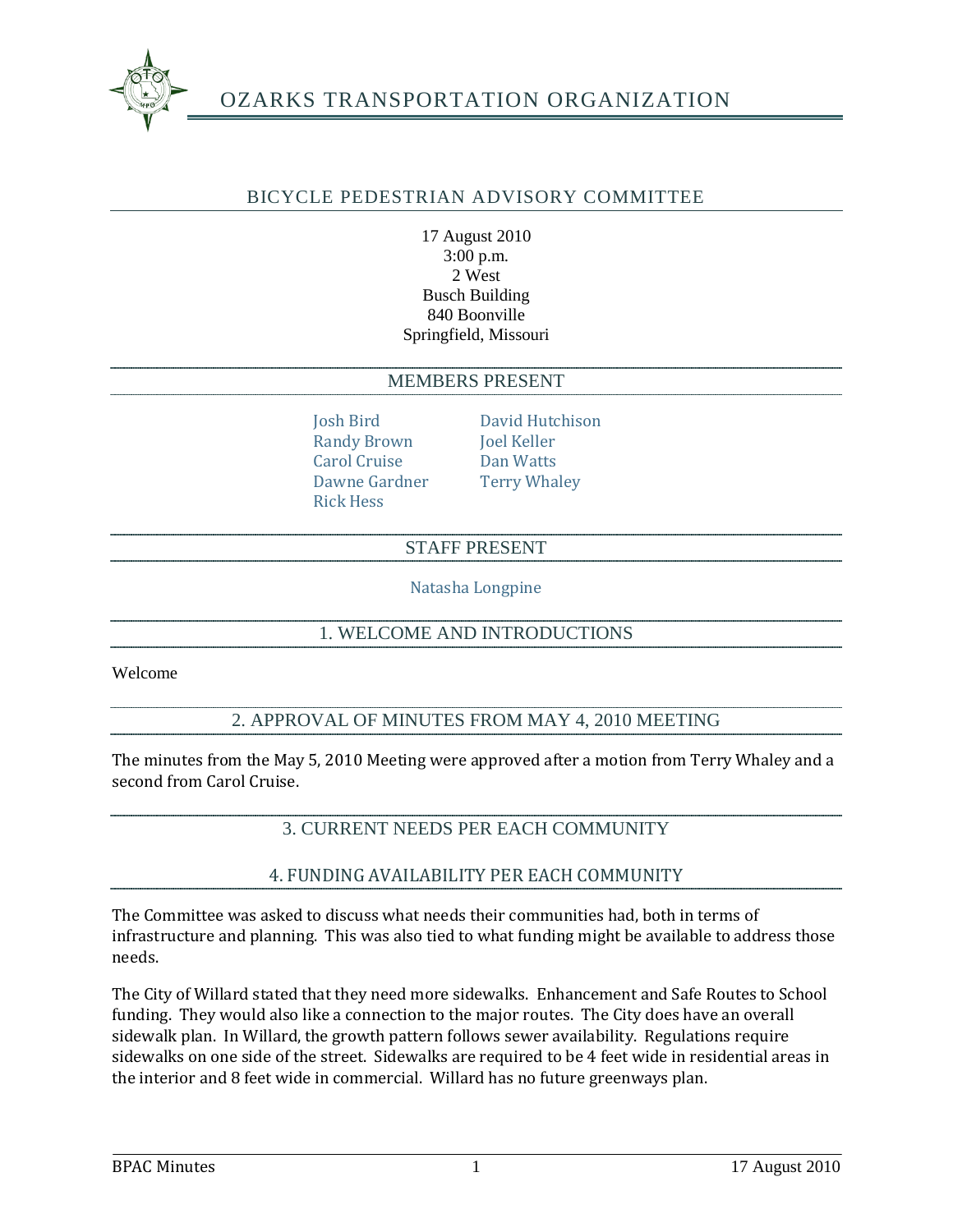

Terry Whaley suggested that the jurisdictions review the Greene County Neighborhood Access Regulations. This requires either building a connection to the trails, or at least the provision of an easement.

Greene County has fund for exterior sidewalks that developers pay into. These funds must be used in the same area as the development that provided them. The County has a focus on sidewalks that surround schools. The County is starting a program to dedicate \$100,000 per year to sidewalks mostly around schools. An unconventional example of school connections is the Trail of Tears to Harrison. The street right-of-way was unavailable here, so the trail was a better solution. This money would go on school land in Greene County, but not in the incorporated areas.

There was additional discussion on Safe Routes to School and whether it would be better to have one person in place to cover multiple school districts.

In Christian County, there are not a lot of sidewalks, but more people want to bike and walk. The new regulations have just taken effect and should help the County implement a sidewalk or trail plan once they have one. With the multiple county road districts, there is uncertainty as to how sidewalks would be handled.

Springfield has neighborhood access requirements for trails, and could easily identify 12 that are needed in existing neighborhoods. Springfield requires 5 foot sidewalks on major streets and 4 foot on residential streets. New businesses are not required to update sidewalks, unless there is driveway work.

Battlefield mirrors Springfield. New subdivisions are required to put a 4 foot sidewalk on one side of the street and along any major connector, though all connect to FF which does not have a sidewalk. The engineering is being finished on sidewalk that will tie the municipal complex to Weaver and this will tie into Springfield. The older portion of Battlefield is older with drainage ditches and will see a more long-term build-out. The City will be looking at using STP funding to do engineering along M.

As far as funding goes, Battlefield uses STP on sidewalks. Their park tax money goes into parks maintenance and upkeep. The Price Cutter will open in 2011 and should contribute to the 1 cent general sales tax in place. One-half of the one-cent goes to transportation maintenance.

Springfield has a 1/8 cent sales tax for transportation. Most recently, \$1 million is for trail and transit connectivity. Of the ¼ cent sales tax, 100 percent was most recently used for transportation, and of that, \$400,000 was for bike facilities.

City Utilities uses New Freedom money for sidewalks around transit.

Willard has no dedicated funding.

Regarding school site access, it was asked if schools could be convinced to include site access with the bonds that build the schools.

Greene County Parks funding is distributed geographically, and does not typically go to one grand project.